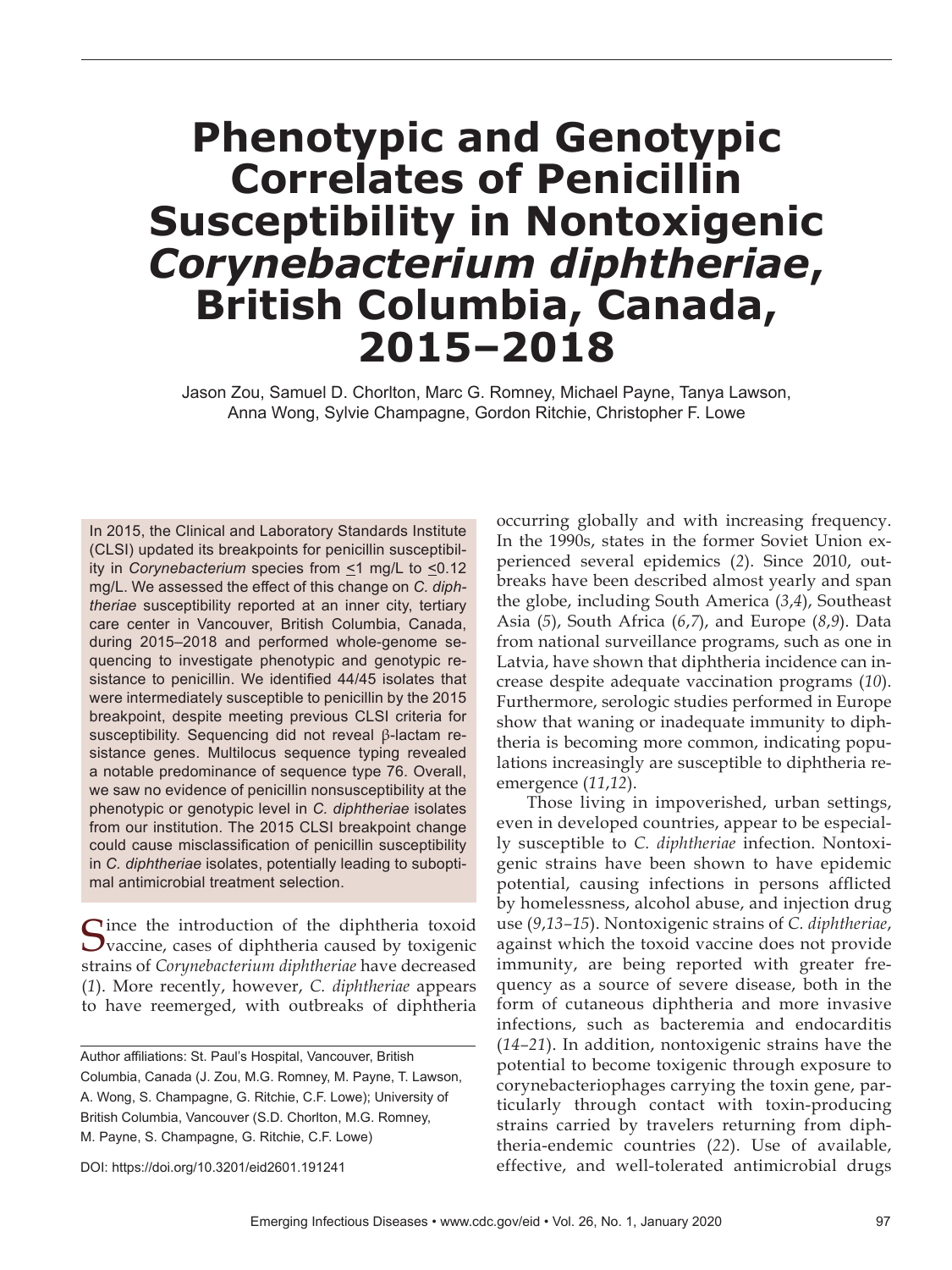targeted to *C. diphtheriae* infection can counter the growing threat.

Currently, penicillin and erythromycin are considered first-line antimicrobial drugs for diphtheria treatment (*23*). Since 2010, a limited number of case reports from Canada, the United States, and the United Kingdom have described *C. diphtheriae* isolates resistant to penicillin and other conventional antimicrobial drugs (*24–26*). In 2015, the Clinical and Laboratory Standards Institute (CLSI) lowered the penicillin-susceptible breakpoint for *C. diphtheriae* from a MIC of  $\leq$ 1 mg/L to  $\leq$ 0.12 mg/L, citing expert opinions and discordance with breakpoints determined by the European Committee on Antimicrobial Susceptibility Testing as reasons for the change (*27*,*28*). With the change, many *C. diphtheriae* isolates previously considered penicillin-susceptible are now classified as penicillin-intermediate (i.e., intermediately susceptible to penicillin). Consequently, clinicians might opt for alternative antimicrobial drug regimens, such as clindamycin, vancomycin, or erythromycin, the alternative first-line agent. However, these drugs are limited by gastrointestinal side effects, increased risk for *C. difficile* infection, and unnecessary broad-spectrum antimicrobial exposure.

No published reports have demonstrated whether the reclassification of some *C. diphtheriae* isolates to penicillin-intermediate truly reflects an increasing prevalence of penicillin resistance at the phenotypic and genotypic levels. Limited evidence of penicillin-resistant *C. diphtheriae* infections have been reported in cases in which failure of initial penicillin therapy necessitated a change to broadspectrum antimicrobial drugs before the patients' clinical signs and symptoms improved (*24*,*26*). The absence of large-scale susceptibility testing leaves a scarcity of data. One available study reviewed susceptibility testing performed on ≈200 *C. diphtheriae* isolates collected from various provincial reference laboratories across Canada during 2006–2015 and found 100% of isolates tested were susceptible to penicillin, as defined by a MIC of <1 mg/L (*29*).

*C. diphtheriae* is a reemerging pathogen of public health concern and penicillin breakpoint changes could have implications for clinical treatment. We assessed the evolving trends in *C. diphtheriae* antimicrobial nonsusceptibility at the phenotypic and genotypic levels by performing susceptibility testing and whole-genome sequencing (WGS) analysis on isolates collected in Vancouver, British Columbia, Canada, during 2015–2018.

# **Materials and Methods**

## **Collection of** *C. diphtheriae* **isolates**

We isolated *C. diphtheriae* from blood, throat, and wound cultures collected from inpatients and outpatients at St. Paul's Hospital, an inner city, tertiary care center in Vancouver, during March 2015–September 2018. We included all unique *C. diphtheriae* isolates. For patients with multiple *C. diphtheriae* isolates during the study period, we only included the first isolate. One patient in the study had 2 isolates recovered the same day from blood and wound cultures; we only obtained MICs from the blood isolate, but we performed WGS on the wound isolate, assuming the 2 isolates would represent the same strain. We confirmed *C. diphtheriae* isolates by using methods described previously (*14*). The National Microbiology Laboratory of the Public Health Agency of Canada confirmed all isolates were nontoxigenic by using a modified Elek test and PCR. We obtained ethics approval for this study from the University of British Columbia–Providence Health Care Research Ethics Board.

# **Antimicrobial Susceptibility Testing and Interpretation**

We performed antimicrobial susceptibility testing for penicillin, erythromycin, clindamycin, and vancomycin by using Etest (bioMérieux, https://www. biomerieux.com). We interpreted results by using breakpoints from the second edition of the CLSI M45 guidelines (*30*) published in 2010 and from the third edition (*27*) published in 2015.

## **WGS, Multilocus Sequence Type, and Antimicrobial Resistance Marker Analysis**

We stored *C. diphtheriae* isolates in trypticase soy broth with 13.8% glycerol at –70°C. For WGS, we thawed and subcultured the isolates onto 5% sheep blood agar plates. We incubated single isolates in Mueller-Hinton broth at 37°C for 48 h. After incubation, we resuspended the cultures in phosphate buffered saline with 1% sodium dodecyl sulfate and 0.25 mg/mL proteinase K and incubated them overnight at 55°C before heating to 95°C for 15 min and bead lysing on the TissueLyser LT (QIAGEN, https://www.qiagen. com) at a setting of 50 for 2 min. We performed DNA extraction on the MagNA Pure Compact (Roche Diagnostics, https://www.roche.com) and eluted in 50 µL elution buffer.

We used the KAPA HyperPlus Kit with KAPA dual-indexed adapters (Roche Sequencing, https:// sequencing.roche.com) for WGS. We assessed DNA library quality by using Agilent High Sensitivity DNA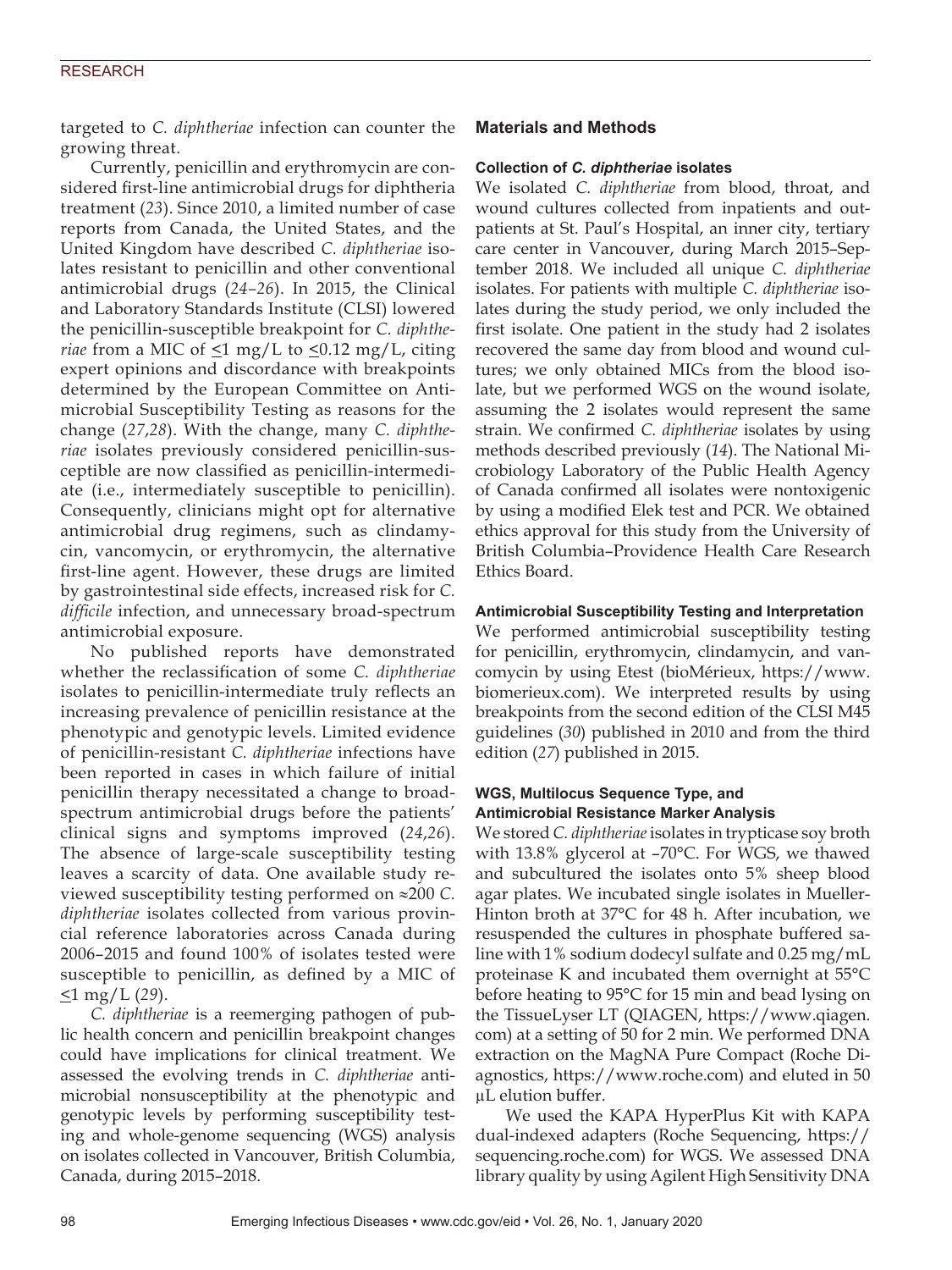Chips on the Bioanalyzer 2000 (Agilent Technologies, https://www.agilent.com). After normalization of the samples, we sequenced DNA on the MiSeq (Illumina, https://www.illumina.com) platform using MiSeq Reagent 2×300 V3 Kit (Illumina). We submitted processing codes to GitHub (https://github.com/ schorlton/cdip\_sequencing). We preprocessed reads to remove low-quality and contaminated sequences, and then performed de novo assembly. We identified multilocus sequence types (STs) through analysis of assembled scaffolds by using the Center for Genomic Epidemiology database version 2.0.0 and multilocus sequence type (MLST) tool 2.0.1 (https://www. genomicepidemiology.org). We identified antimicrobial nonsusceptibility by using the Resistance Gene Identifier in the CARD database version 3.0.2 (*31*,*32*; http://card.mcmaster.ca) to locate individual markers of nonsusceptibility.

## **Results**

#### **Isolate Characteristics**

We identified 60 nontoxigenic *C. diphtheriae* isolates during the study period, 1 from a blood culture, 1 from a throat culture, and 58 from wound cultures. We identified 4 isolates in 2015, 12 in 2016, 26 in 2017, and 18 in 2018. We conducted WGS on 56/60 (93.3%) isolates and obtained MICs from susceptibility testing for 45/60 (75%) isolates.

#### **Antimicrobial Susceptibility Testing**

We obtained MICs by susceptibility testing for penicillin, erythromycin, clindamycin, and vancomycin (Figure). The MIC required for 50% growth inhibition for penicillin was 0.25 mg/L and for 90% growth inhibition was 0.38 mg/L. Using the 2010 edition of the CLSI breakpoints, all isolates were penicillin-susceptible. Using the 2015 edition of CLSI breakpoints, all isolates, except 1 with a MIC of 0.125 mg/L, were nonsusceptible (Figure, panel A). The distribution of MICs for penicillin did not change greatly over the study period. One isolate was resistant to erythromycin and clindamycin with a MIC of >256 mg/L for both agents (Figure, panel B). All isolates tested were susceptible to vancomycin (Figure, panel B). Interpretations for erythromycin, clindamycin, and vancomycin testing were unchanged between the 2010 and 2015 CLSI M45 breakpoints.

### **WGS Analysis, MLST, and Genotypic Correlates of Resistance**

MLST typing revealed ST76 was the predominant strain in our study, in 52/56 isolates. We also noted 1

each of ST5, ST32, ST319, and 1 novel ST most similar to ST441/442/444.

We sequenced 56 isolates to investigate resistance markers, yielding a median of 0.4 million (interquartile range [IQR] 0.3–1.05 million) paired-end reads per sample and an estimated median coverage of



**Figure.** Distribution of MICs from antimicrobial susceptibility testing on *Corynebacterium diphtheriae* isolates collected at St. Paul's Hospital, Vancouver, British Columbia, Canada during March 2015–September 2018. A) MICs from penicillin susceptibility testing. Green box indicates penicillin-susceptible breakpoints from the 2010 Clinical Laboratory Standards Institute (CLSI) M45 guidelines (*30*); red box indicates penicillinsusceptible breakpoints from the 2015 CLSI M45 guidelines (*27*). B) MICs for erythromycin, clindamycin, and vancomycin susceptibility testing.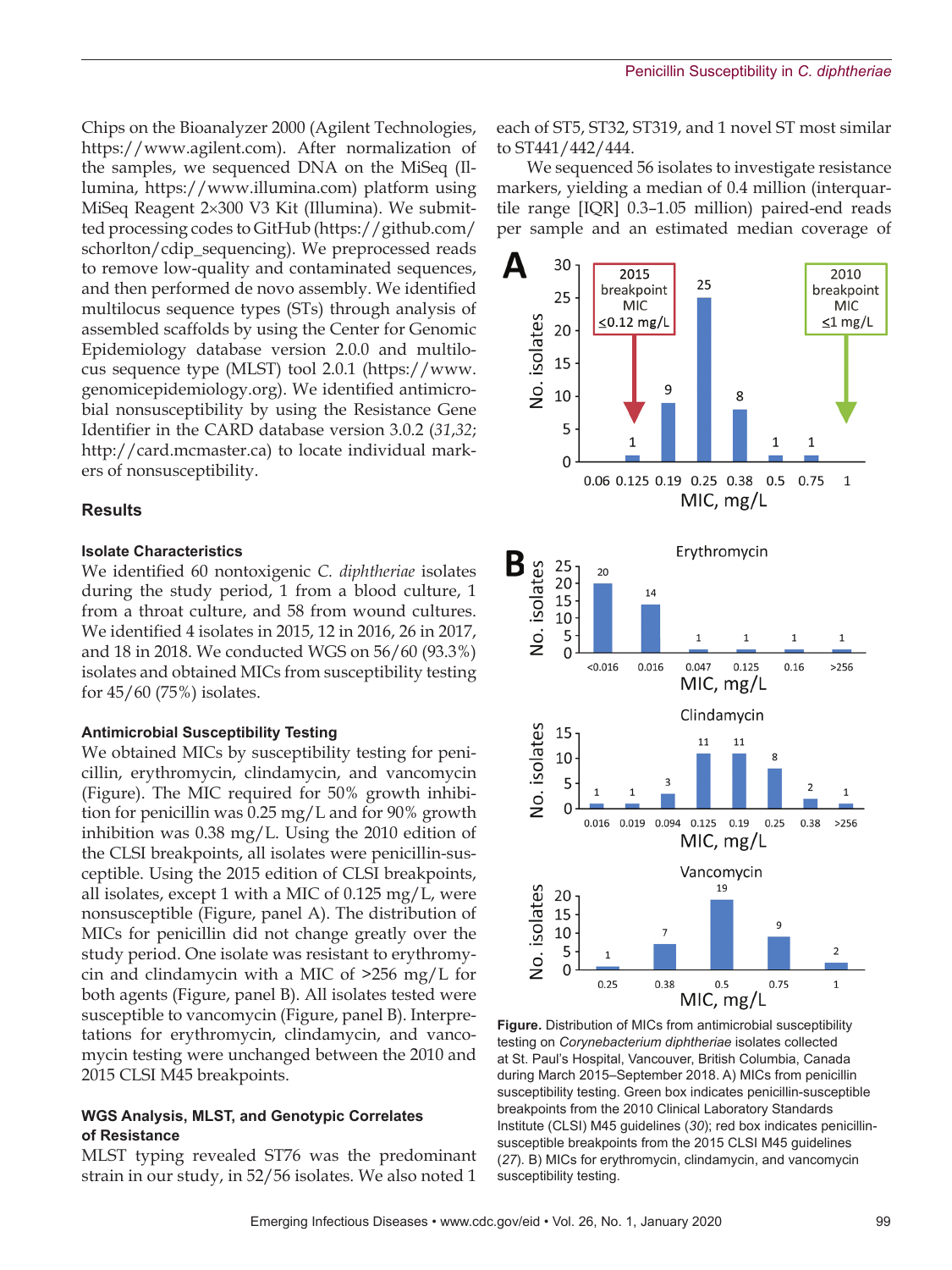100´ (IQR 75–263´) per isolate. Of the 56 samples sequenced, 27 had a mean read quality >30 before trimming; all samples had a mean read quality >24. We successfully assembled genomes for 45 study isolates, recovering a median of 59 contigs (IQR 55–62 contigs) and 2.388 Mbp (IQR 2.387–2.389 Mbp). We recovered 50% of each assembly length with contigs of 158.8 kbp (IQR 158.8–180.3 kbp) or longer. An additional 11 isolates had incomplete or fragmented assemblies, a median of 530 contigs (IQR 190–1,302 contigs), a length of 2.38 Mbp (IQR 2.086–2.398 Mbp), and an N50 (the length of the smallest contig among the set of the largest contigs that together cover >50% of the assembly) of 7.1 kbp (IQR 1.8–27.7 kbp).

In the fully assembled genomes, 39/45 isolates had the *sul1* gene, conferring sulfonamide resistance, 1 isolate had *tetO*, conferring tetracycline resistance, and 1 isolate had a plasmid harboring *ermX*, conferring macrolide and lincosamide resistance. The isolate carrying *ermX* exhibited phenotypic resistance to erythromycin and clindamycin during susceptibility testing with MIC of >256 mg/L (Figure, panel B). We detected *sul1* in 7/11 incomplete assemblies. None of the isolates we tested contained single-nucleotide variants in the CARD database, nor any markers of β-lactam resistance.

# **Discussion**

Reports of *C. diphtheriae* outbreaks are becoming increasingly common. In particular, nontoxigenic strains pose a major threat to public health because they are not targeted by the current diphtheria toxoid vaccine and can cause invasive infections. Most (44/45) *C. diphtheriae* isolates collected at our institution during 2015–2018 were reported as penicillinintermediate in accordance with the updated 2015 CLSI M45 breakpoints. However, this reclassification of susceptibility does not appear to be supported by evidence of resistance to penicillin at the phenotypic or genotypic level, at least within isolates identified from our institution's inner-city catchment area. In addition, the distribution of MICs for penicillin does not appear to have changed substantially over the 4-year study period.

Antimicrobial susceptibility testing revealed 2.2% of isolates in our study were erythromycin-resistant, but none were penicillin-resistant. These results are similar to those from a 2015 study in Canada by Bernard et al. (*29*) in which 32/195 (16.4%) isolates were erythromycin-resistant (MIC of >2 mg/L) by broth microdilution susceptibility testing, but none were penicillin-intermediate or penicillin-resistant (MIC of  $>1 \,\text{mg/L}$ ).

Misclassification of penicillin susceptibility could have clinical implications. A preference for erythromycin over penicillin as a first-line therapy for *C. diphtheriae* infection could increase rates of inappropriate treatment because of greater rates of erythromycin resistance observed to date. Another disadvantage of using erythromycin for treating patients with cutaneous diphtheria is that wound cultures positive for *C. diphtheriae* often are concurrently positive for group A *Streptococcus*, for which penicillin is the optimal antimicrobial agent (*13*).

Maintaining effective antimicrobial options is essential to curtailing future outbreaks. The change in the breakpoint for penicillin susceptibility published in the CLSI M45 third edition in 2015 (*27*) could affect treatment decisions by clinicians. Clinical outcomes are unclear for patients with *C. diphtheriae* infection with MICs in the 0.12–1 mg/L range. A 2011 case report in Canada described a multidrug resistant *C. diphtheriae* isolate harboring the *ermX* gene and exhibiting resistance to erythromycin, clindamycin, and sulfonamide (*25*). The isolate had an MIC of penicillin of 0.25 mg/L and the patient ultimately was treated successfully with cephalexin (*25*).

Cases of penicillin treatment failure have been described in other reports. A case of *C. diphtheriae* endocarditis (MIC of >16 mg/L) was reported in a child who was refractory to initial therapy with penicillin G and whose condition did not improve until antimicrobial treatment was changed to meropenem and vancomycin (*24*). FitzGerald et al. (*26*) reported another case of penicillin G treatment failure in a child in the United Kingdom with cutaneous diphtheria. The patient's isolate was later found to be nonsusceptible to penicillin, but the MIC was not reported. The patient recovered shortly after a macrolide was administered, but the treatment caused intense gastrointestinal side effects (*26*).

Overall, our study and other reviews of *C. diphtheriae* susceptibility performed in Canada and globally suggest that elevated MICs of penicillin are rare (*29*,*33*). Despite clinical observation of isolated cases of penicillin resistance, one could argue that prematurely opting for erythromycin as first-line therapy for *C. diphtheriae* infection poses a greater risk than penicillin, given the aforementioned concerns of erythromycin resistance and potential for increased adverse effects.

Of note, WGS did not identify genetic markers of β-lactam resistance in the study isolates. However, WGS did detect *ermX* in the isolate phenotypically resistant to erythromycin; *ermX* is a gene encoding a 23S rRNA adenine N-6-methyltransferase known to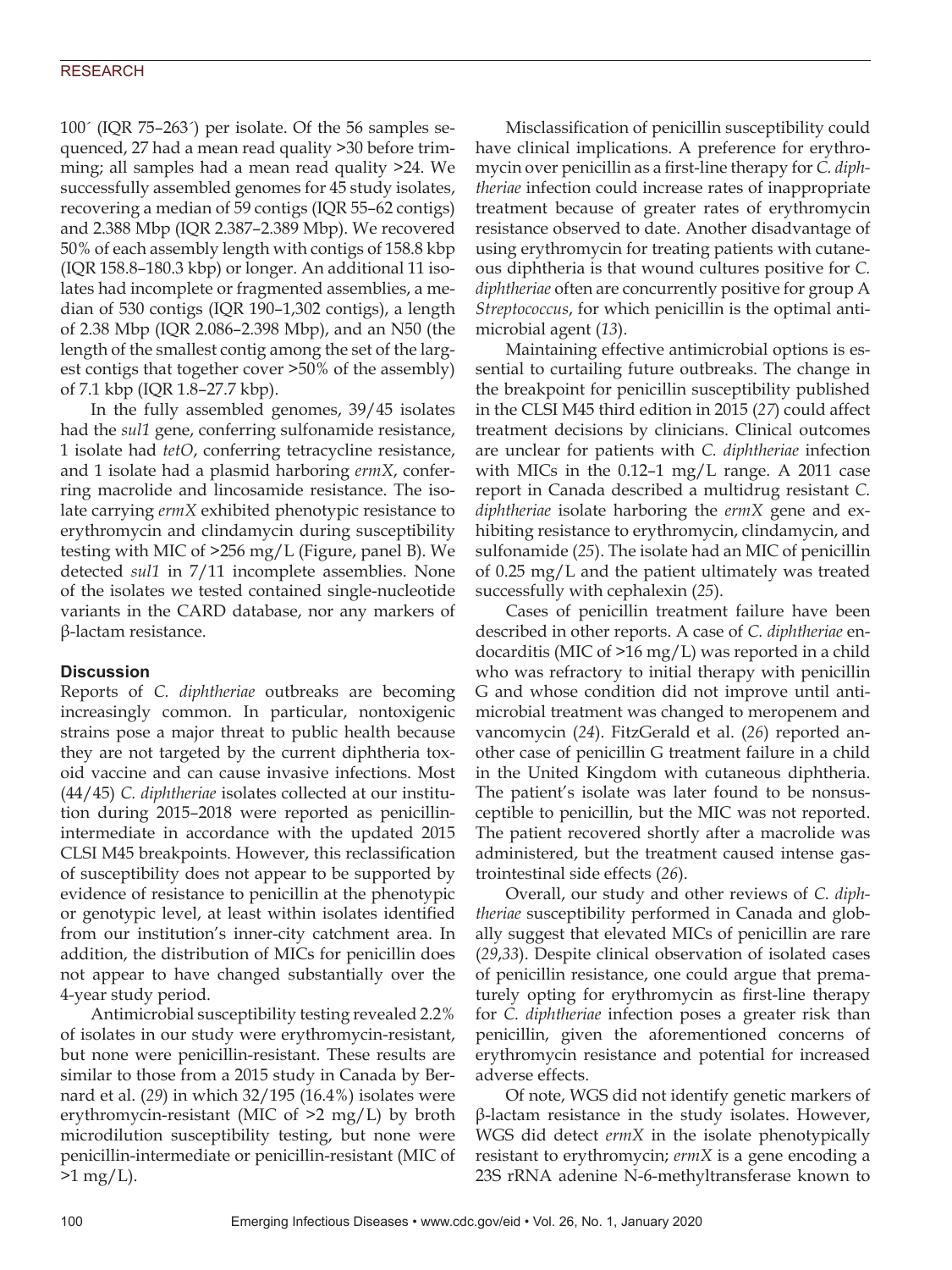confer resistance to erythromycin and clindamycin in *C. diphtheriae* (*25*,*34*,*35*). Although the specific goal of sequencing was to detect  $β$ -lactam resistance mechanisms, WGS afforded the ability to identify other potential markers of antimicrobial resistance, namely *sul1* and *tet*. The *sul1* gene is known to encode dihydropteroate synthase, which can confer resistance to sulfonamides and the *tet* gene encodes a ribosomal protection protein that can mediate tetracycline resistance (*36*). A case of both *sul1* and *tet* genes in a nondiphtheria corynebacterial infection with corresponding elevated MICs of 32 mg/L was reported but has yet to be associated with *C. diphtheriae* (*37*).

Our laboratory does not routinely perform antimicrobial susceptibility testing for sulfonamides and tetracyclines because neither is recommended routinely for *C. diphtheriae* infections. The clinical relevance of detecting *sul1* and *tet* genes is unclear and requires further study. Additional susceptibility testing is needed to establish whether the study isolates carrying *sul1* and *tetO* exhibited corresponding phenotypic resistance to sulfonamides and tetracyclines.

ST76 was predominant in our study, exhibited in 93% of isolates. Further analysis confirmed that these isolates represented a single clonal strain (*38*), representing further clonal expansion compared with a previous study of *C. diphtheriae* isolates identified in Vancouver during 1998–2007. ST76 also was the dominant sequence type in that review but encompassed only 69% of isolates (*13*). ST76 has been reported elsewhere. An instance in an online MLST database, PubMLST.org (https://pubmlst.org/cdiphtheriae), lists 9 ST76 isolates submitted from St. Petersburg, Russia, during 2005–2010. All were nontoxigenic by Elek test. In another report, 5 isolates from Belarus collected during 2004–2014 also were typed as ST76 and found to be nontoxigenic (*39*). No epidemiologic links are apparent between our isolates and those described from Russia or Belarus.

We also noted ST5 and ST32 in our review from downtown Vancouver during 1998–2007 (*13*), although less frequently observed in our study. ST5 previously was recovered in Russia, the United States, and France, and ST32 is known to circulate in Europe and Australia (*13*,*33*,*40*,*41*). The novel sequence type related to ST441/442/444 identified in this study has not been described in other studies to date.

Among ST76 isolates, we noted heterogeneity in antimicrobial resistance marker carriage, specifically *sul1* and *ermX*, and 5/52 (9.6%) ST76 isolates had no identifiable markers. Patterns of resistance marker carriage also differed between isolates of other MLSTs, with no markers found in ST5 or ST32

isolates, *sul1* in the ST319 isolate, and *tetO* in the ST441/442/444 isolate. In addition to the 7 target regions used for routine MLST in our study, further assessment of intrastrain variability and the extent of clonality is warranted through analysis of additional genomic loci such as those performed in other studies of *C. diphtheriae* epidemiology (*9*).

Our study has some limitations. Our catchment area was small and limited to the persons from downtown Vancouver treated at St. Paul's Hospital, and MLST indicated highly clonal *C. diphtheriae* isolates. The generalizability of our results is limited and further study is needed to understand how our findings apply to other patient populations with different *C. diphtheriae* epidemiology (*13*). Nonetheless, several recent studies in multiple regions appear to support the notion that penicillin resistance remains scarce in circulating strains of *C. diphtheriae*. Other reviews of penicillin susceptibility in *C. diphtheriae*, 1 in Canada on 195 isolates and 1 in Algeria on 157 isolates, reported none that would be considered penicillin nonsusceptible by the 2010 CLSI breakpoints of MIC >1 mg/L (*29*,*33*).

Another limitation of our study is the lack of clinical outcomes to supplement our phenotypic and genotypic susceptibility data, precluding assessment of treatment success and failure rates on the basis of molecular and phenotypic characterization of isolates. Examination of clinical outcomes for patients treated for penicillin-intermediate diphtheria with MICs of  $0.12-1$  mg/L would be useful, as would an assessment of changes in prescribing practices for antimicrobial drugs related to increasing rates of isolates classified as penicillin-intermediate. Future studies are needed to explore clinical impacts of reclassification of isolates as penicillin-intermediate.

Last, any study using next-generation sequencing techniques to identify known resistance markers from databases, such as our study, has certain biases and limitations inherent to the sequencing and marker identification process. Current sequencing studies cannot account for markers not yet identified in databases, nor can such studies identify mixed or unspecified genetic effects. In addition, regions with poor assembly quality or with sequence or GC-content-dependent assembly gaps can preclude database matching.

In conclusion, we report the absence of penicillin nonsusceptibility in *C. diphtheriae* isolates collected during 2015–2018 and assessed phenotypically by susceptibility testing and genotypically by WGS. These results indicate that the 2015 CLSI M45 guidelines lowering the penicillin-susceptible breakpoint from an MIC of  $\leq 1$  mg/L to an MIC of  $\leq 0.12$  mg/L for *C*. *diphtheriae* might misclassify penicillin susceptibility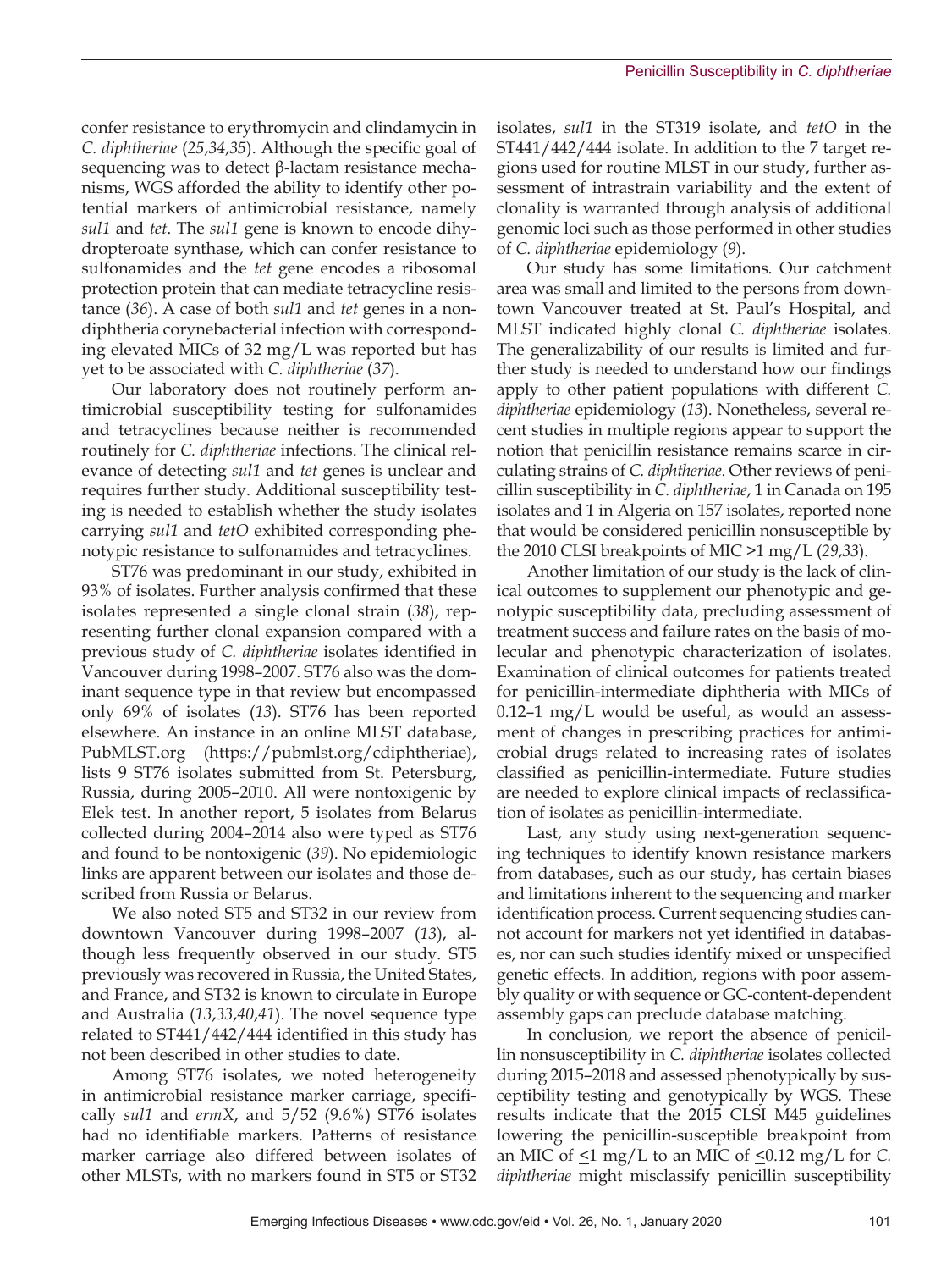#### **RESEARCH**

in isolates. Such misclassification could lead to shifts in prescribing practices toward less effective, less welltolerated, and broader-spectrum antimicrobial drugs than penicillin. Further study is warranted to assess penicillin susceptibility in other contexts in which local strains and resistance patterns differ.

#### **Acknowledgments**

We thank the St. Paul's Hospital microbiology and virology laboratory staff for their commitment to quality testing and for identifying the isolates included in this study. We also thank the Canadian National Microbiology Laboratory for initial toxin testing of the bacterial isolates.

# **About the Author**

Mr. Zou is a medical student at the University of Manitoba Max Rady College of Medicine in Winnipeg, Manitoba, Canada, undertaking a research elective at Providence Health Care, Vancouver, British Columbia, Canada. His research interests include diagnostic methods in medical microbiology and antimicrobial stewardship.

#### **References**

- 1. Galazka A. The changing epidemiology of diphtheria in the vaccine era. J Infect Dis. 2000;181(Suppl 1):S2–9. https://doi.org/10.1086/315533
- 2. Vitek CR, Wharton M. Diphtheria in the former Soviet Union: reemergence of a pandemic disease. Emerg Infect Dis. 1998;4:539–50. https://doi.org/10.3201/eid0404.980404
- Santos LS, Sant'anna LO, Ramos JN, Ladeira EM, Stavracakis-Peixoto R, Borges LL, et al. Diphtheria outbreak in Maranhão, Brazil: microbiological, clinical and epidemiological aspects. Epidemiol Infect. 2015;143:791–8. https://doi.org/10.1017/S0950268814001241
- 4. Lodeiro-Colatosti A, Reischl U, Holzmann T, Hernández-Pereira CE, Rísquez A, Paniz-Mondolfi AE. Diphtheria outbreak in Amerindian communities, Wonken, Venezuela, 2016–2017. Emerg Infect Dis. 2018;24:1340–4. https://doi.org/10.3201/eid2407.171712
- 5. Nanthavong N, Black AP, Nouanthong P, Souvannaso C, Vilivong K, Muller CP, et al. Diphtheria in Lao PDR: insufficient coverage or ineffective vaccine? PLoS One. 2015;10:e0121749. https://doi.org/10.1371/journal. pone.0121749
- 6. du Plessis M, Wolter N, Allam M, de Gouveia L, Moosa F, Ntshoe G, et al. Molecular characterization of *Corynebacterium diphtheriae* outbreak isolates, South Africa, March–June 2015. Emerg Infect Dis. 2017;23:1308–15. https://doi.org/10.3201/eid2308.162039
- 7. Mahomed S, Archary M, Mutevedzi P, Mahabeer Y, Govender P, Ntshoe G, et al. An isolated outbreak of diphtheria in South Africa, 2015. Epidemiol Infect. 2017; 145:2100–8. https://doi.org/10.1017/S0950268817000851
- 8. Meinel DM, Kuehl R, Zbinden R, Boskova V, Garzoni C, Fadini D, et al. Outbreak investigation for toxigenic *Corynebacterium diphtheriae* wound infections in refugees from Northeast Africa and Syria in Switzerland and Germany by whole genome sequencing. Clin Microbiol Infect. 2016;22:1003.e1–8. https://doi.org/10.1016/j.cmi.2016.08.010
- 9. Dangel A, Berger A, Konrad R, Bischoff H, Sing A. Geographically diverse clusters of nontoxigenic *Corynebacterium diphtheriae* infection, Germany, 2016–2017. Emerg Infect Dis. 2018;24:1239–45. https://doi.org/10.3201/ eid2407.172026
- 10. Kantsone I, Lucenko I, Perevoscikovs J. More than 20 years after re-emerging in the 1990s, diphtheria remains a public health problem in Latvia. Euro Surveill. 2016;21:30414. https://doi.org/10.2807/1560-7917.ES.2016.21.48.30414
- 11. Zasada AA, Rastawicki W, Rokosz N, Jagielski M. Seroprevalence of diphtheria toxoid IgG antibodies in children, adolescents and adults in Poland. BMC Infect Dis. 2013;13:551. https://doi.org/10.1186/1471-2334-13-551
- 12. Swart EM, van Gageldonk PG, de Melker HE, van der Klis FR, Berbers GA, Mollema L. Long-term protection against diphtheria in the Netherlands after 50 Years of vaccination: results from a seroepidemiological study. PLoS One. 2016;11:e0148605. https://doi.org/ 10.1371/journal.pone.0148605
- 13. Lowe CF, Bernard KA, Romney MG. Cutaneous diphtheria in the urban poor population of Vancouver, British Columbia, Canada: a 10-year review. J Clin Microbiol. 2011;49:2664–6. https://doi.org/10.1128/JCM.00362-11
- 14. Romney MG, Roscoe DL, Bernard K, Lai S, Efstratiou A, Clarke AM. Emergence of an invasive clone of nontoxigenic *Corynebacterium diphtheriae* in the urban poor population of Vancouver, Canada. J Clin Microbiol. 2006;44:1625–9. https://doi.org/10.1128/JCM.44.5.1625-1629.2006
- 15. Zasada AA. Nontoxigenic highly pathogenic clone of *Corynebacterium diphtheriae*, Poland, 2004–2012. Emerg Infect Dis. 2013;19:1870–2. https://doi.org/10.3201/eid1911.130297
- 16. Gubler J, Huber-Schneider C, Gruner E, Altwegg M. An outbreak of nontoxigenic *Corynebacterium diphtheriae* infection: single bacterial clone causing invasive infection among Swiss drug users. Clin Infect Dis. 1998;27:1295–8. https://doi.org/10.1086/514997
- 17. Farfour E, Badell E, Zasada A, Hotzel H, Tomaso H, Guillot S, et al. Characterization and comparison of invasive *Corynebacterium diphtheriae* isolates from France and Poland. J Clin Microbiol. 2012;50:173–5. https://doi.org/10.1128/JCM.05811-11
- 18. DeWinter LM, Bernard KA, Romney MG. Human clinical isolates of *Corynebacterium diphtheriae* and *Corynebacterium ulcerans* collected in Canada from 1999 to 2003 but not fitting reporting criteria for cases of diphtheria. J Clin Microbiol. 2005;43:3447–9. https://doi.org/10.1128/ JCM.43.7.3447-3449.2005
- 19. Viguetti SZ, Pacheco LG, Santos LS, Soares SC, Bolt F, Baldwin A, et al. Multilocus sequence types of invasive *Corynebacterium diphtheriae* isolated in the Rio de Janeiro urban area, Brazil. Epidemiol Infect. 2012;140:617–20. https://doi.org/10.1017/S0950268811000963
- 20. Zasada AA, Zaleska M, Podlasin RB, Seferynska I. The first case of septicemia due to nontoxigenic *Corynebacterium diphtheriae* in Poland: case report. Ann Clin Microbiol Antimicrob. 2005;4:8. https://doi.org/ 10.1186/1476-0711-4-8
- 21. Tiley SM, Kociuba KR, Heron LG, Munro R. Infective endocarditis due to nontoxigenic *Corynebacterium diphtheriae*: report of seven cases and review. Clin Infect Dis. 1993;16:271–5. https://doi.org/10.1093/clind/16.2.271
- 22. Griffith J, Bozio CH, Poel AJ, Fitzpatrick K, DeBolt CA, Cassiday P, et al. Imported toxin-producing cutaneous diphtheria–Minnesota, Washington, and New Mexico, 2015–2018. MMWR Morb Mortal Wkly Rep. 2019;68:281–4. https://doi.org/10.15585/mmwr.mm6812a2